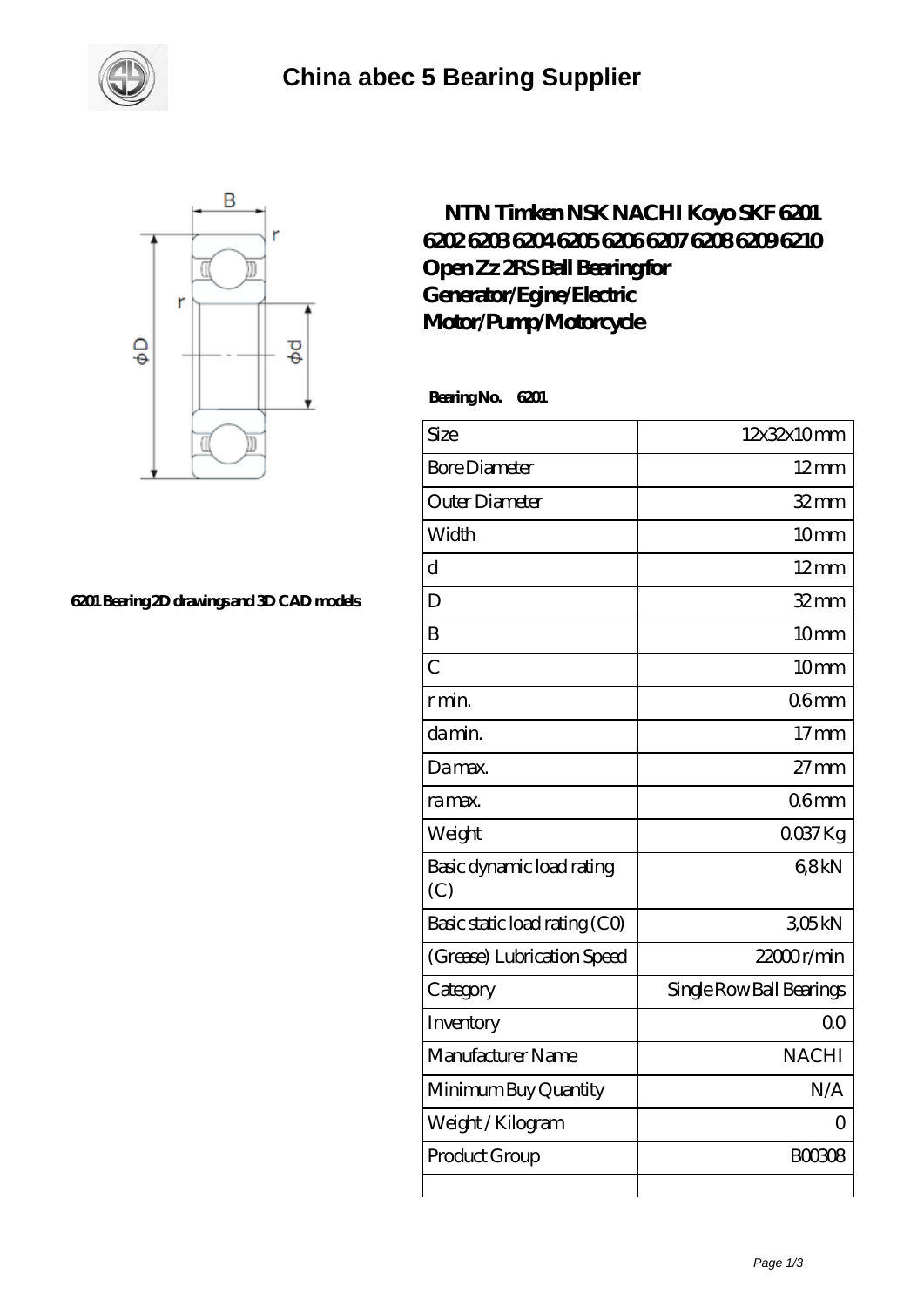

## **[China abec 5 Bearing Supplier](https://m.smokehousewinery.com)**

| Enclosure                          | Open                                                                                                                                                                                                                       |
|------------------------------------|----------------------------------------------------------------------------------------------------------------------------------------------------------------------------------------------------------------------------|
| Precision Class                    | ABEC 1   ISO PO                                                                                                                                                                                                            |
| Maximum Capacity / Filling<br>Slot | No                                                                                                                                                                                                                         |
| Rolling Element                    | <b>Ball Bearing</b>                                                                                                                                                                                                        |
| Snap Ring                          | No                                                                                                                                                                                                                         |
| <b>Internal Special Features</b>   | No                                                                                                                                                                                                                         |
| Cage Material                      | Steel                                                                                                                                                                                                                      |
| <b>Internal Clearance</b>          | CO-Medium                                                                                                                                                                                                                  |
| Inch - Metric                      | Metric                                                                                                                                                                                                                     |
| Long Description                   | 12MM Bore; 32MM<br>Outside Diameter; 10MM<br>Outer Race Width; Open;<br>Ball Bearing, ABEC 1   ISO<br>PQ No Filling Slot; No Snap<br>Ring, No Internal Special<br>Features; CO-Medium<br>Internal Clearance; Steel<br>Cage |
| <b>Other Features</b>              | Deep Groove                                                                                                                                                                                                                |
| Category                           | Single Row Ball Bearing                                                                                                                                                                                                    |
| <b>UNSPSC</b>                      | 31171504                                                                                                                                                                                                                   |
| Harmonized Tariff Code             | 8482.105068                                                                                                                                                                                                                |
| Noun                               | Bearing                                                                                                                                                                                                                    |
| Keyword String                     | Ball                                                                                                                                                                                                                       |
| Manufacturer URL                   | http://www.nachiamerica.c<br>om                                                                                                                                                                                            |
| Weight/LBS                         | 0081                                                                                                                                                                                                                       |
| <b>Bore</b>                        | 0472Inch   12Millimeter                                                                                                                                                                                                    |
| Outside Diameter                   | 1.26Inch   32 Millimeter                                                                                                                                                                                                   |
| Outer Race Width                   | 0.394 Inch   10 Millimeter                                                                                                                                                                                                 |
| Inner Race Width                   | OInch   OMillimeter                                                                                                                                                                                                        |
| <b>Bore Type</b>                   | Cylindrical Bore                                                                                                                                                                                                           |
| Configuration                      | Single Row                                                                                                                                                                                                                 |
| <b>Bore Size</b>                   | $12 \text{mm}$                                                                                                                                                                                                             |
|                                    |                                                                                                                                                                                                                            |